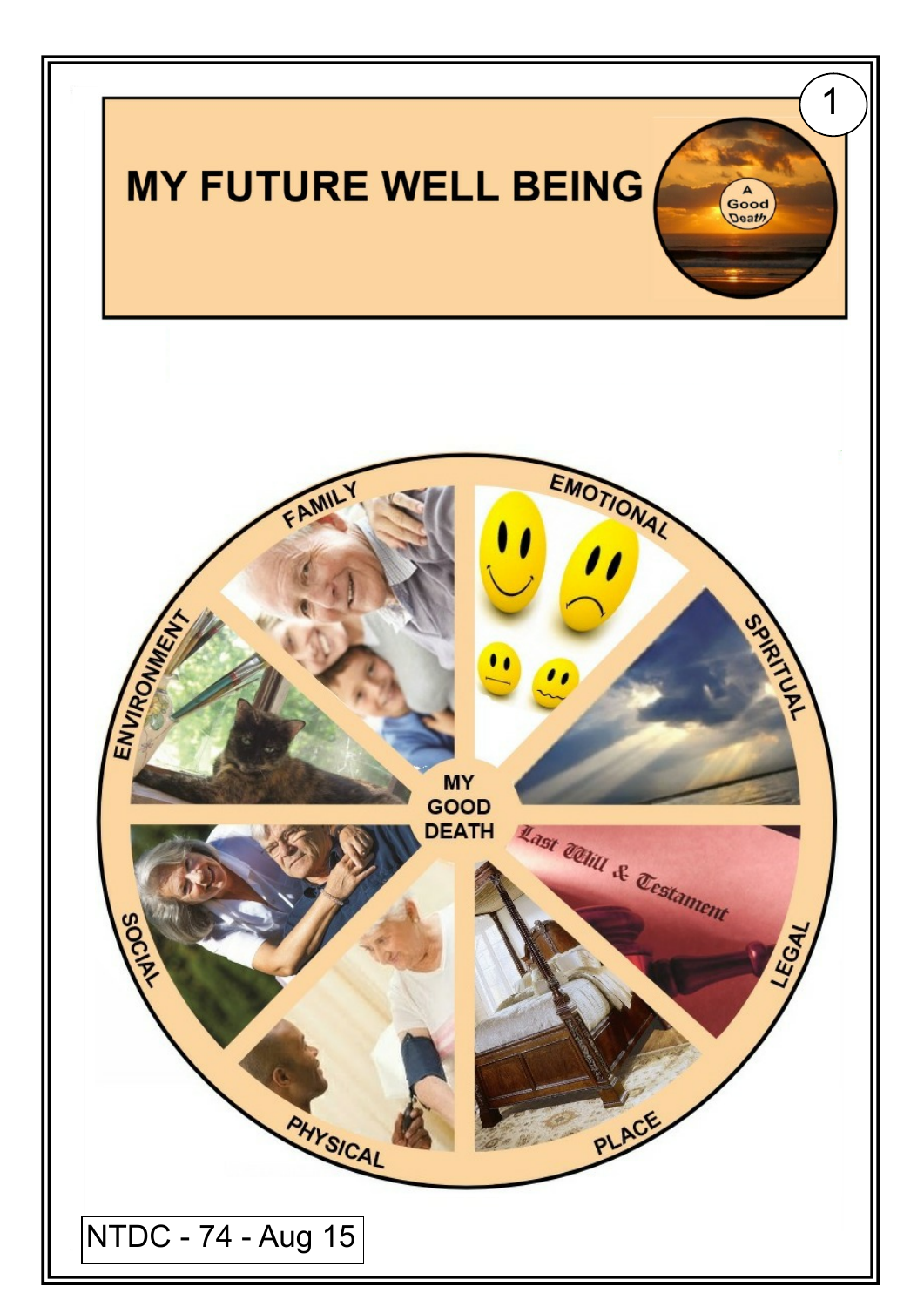# **MY FUTURE WELL BEING TOOL**

#### **Prompts**



### **WHAT IS IMPORTANT TO ME**

| <b>My social life</b><br>Who I want to stay in contact with<br>Activities and hobbies I enjoy<br>Teams I support<br>Groups and clubs I belong to<br>My favourite books and music                                                                                           | <b>Environment (these are a few of my</b><br>favourite things)<br>Food, drinks, smells<br>TV, iPad and phone<br>Pets, garden<br>Sounds - music/quietness<br>Room temperature                                                                             |
|----------------------------------------------------------------------------------------------------------------------------------------------------------------------------------------------------------------------------------------------------------------------------|----------------------------------------------------------------------------------------------------------------------------------------------------------------------------------------------------------------------------------------------------------|
| <b>My family and friends</b><br>Have I completed All About Me<br>and Carer's Passport<br>Who is my next of kin?<br>Who should people contact in case of an<br>emergency?<br>Are there any unresolved family problems?                                                      | <b>My Spiritual needs</b><br>Hope, love, meaning, values,<br>peace of mind.<br>Supporting me in my faith<br>Significant people who help me/<br>counselling<br>Connection with special places                                                             |
| <b>Legal Matters</b><br>Who do I trust to make decisions on<br>my behalf?<br>Have I made a will?<br>Have I made any advanced directives<br>Have I completed a DNAR?<br><b>Benefits</b><br><b>DWP</b><br>Appointeeship<br>Lasting Power of Attorney - Health<br>and Finance | <b>My emotional needs</b><br>How to help me with:<br>anxiety, fear, depression, anger and<br>frustration.<br>I need people to respect my cultural<br>and gender choices<br>Are there significant people who help<br>me/support networks and counselling? |
| <u>My physical needs</u><br>Do I have a GP emergency plan<br>How do I respond to pain (social,<br>physical, psychological and spiritual<br>aspects)<br>Choices about my personal care and<br>carers<br>Am I willing to be included in research?                            | The place I would like to be at the end<br>of my life<br>At home with support<br>In a hospice<br>In a care home<br>In hospital<br>Elsewhere<br>Have I planned my funeral/celebration of<br>my life?                                                      |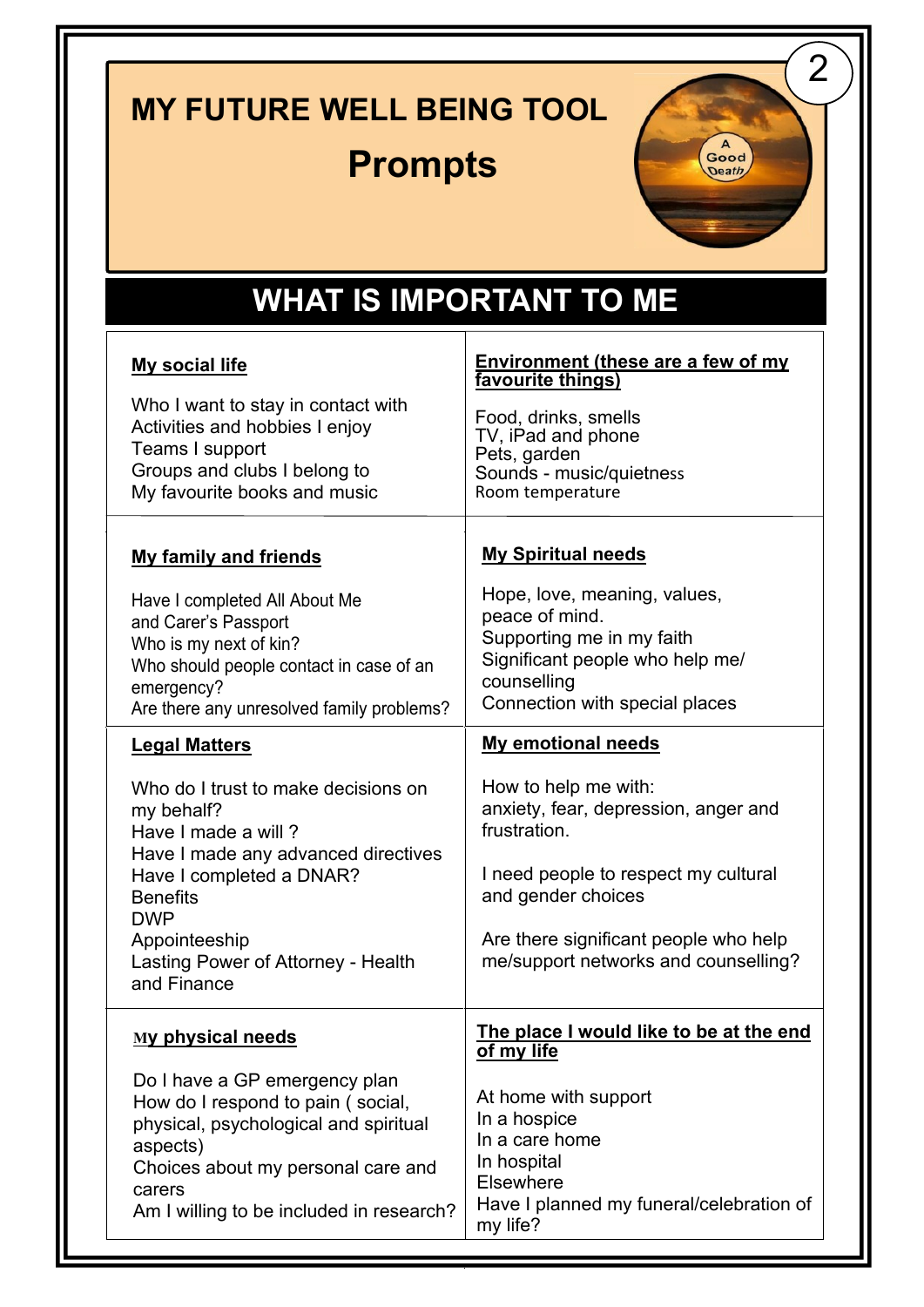